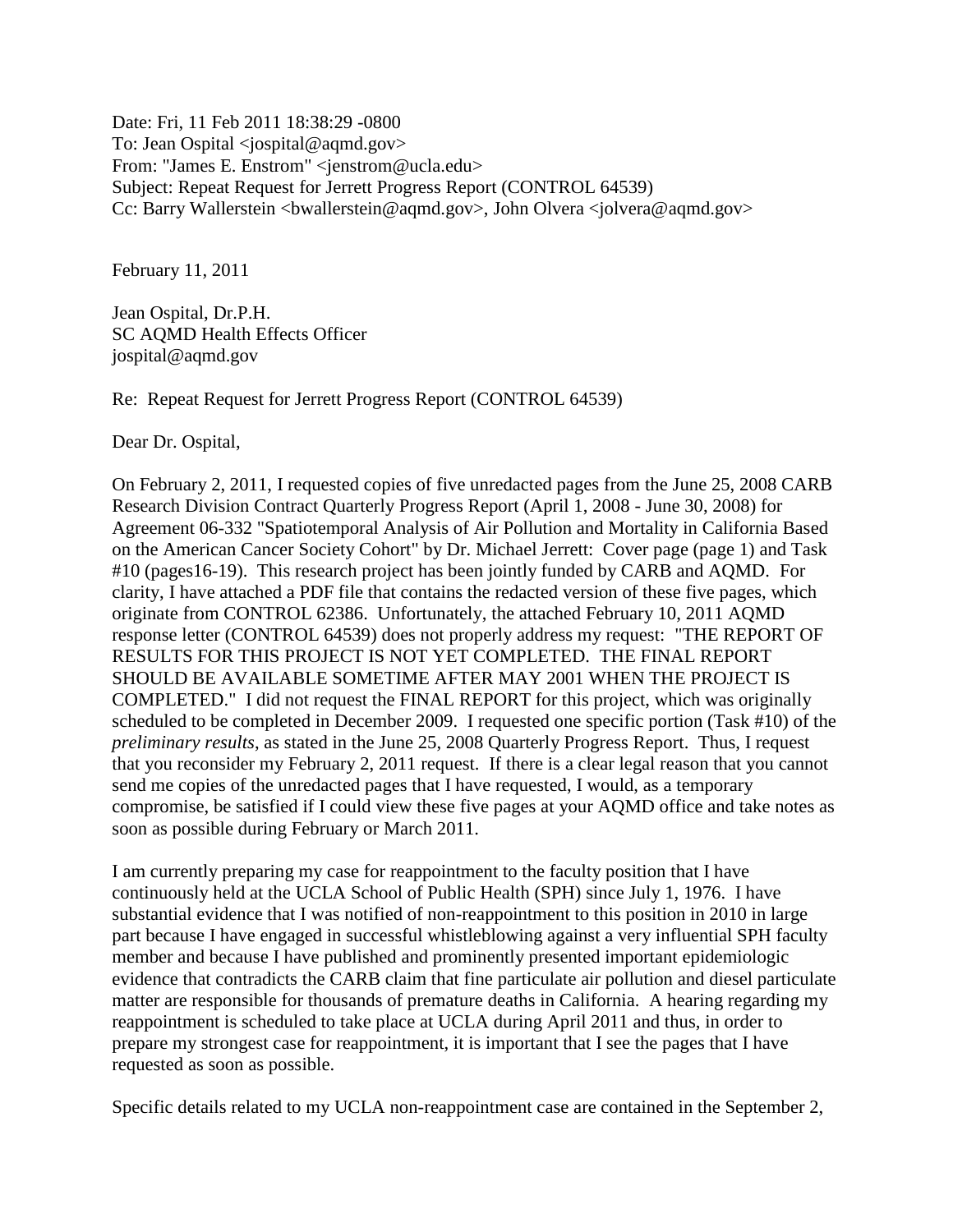2010 press release by the Foundation for Individual Rights in Education ( [http://www.thefire.org/article/12216.html\)](http://www.thefire.org/article/12216.html), the October 10, 2010 Bakersfield Californian article by Lois Henry "Air board must be held accountable"

( <http://www.bakersfield.com/news/local/x618251275/Air-board-must-be-held-accountable> ), and the August 10, 2010 letter to UCLA Chancellor Gene D. Block by California businessmen who strongly support my reappointment ( [http://killcarb.org/2010081201-enstrom.html\)](http://killcarb.org/2010081201-enstrom.html). Please review my request with AQMD Executive Officer Barry Wallerstein and AQMD Principal Deputy District Counsel John Olvera.

Thank you very much for your prompt attention to this important matter.

Sincerely yours,

James E. Enstrom, Ph.D., M.P.H. University of California Box 951772 Los Angeles, CA 90095-1772 <http://www.cancer.ucla.edu/> jenstrom@ucla.edu (310) 825-2048

From: Lisa Ramos <lramos1@aqmd.gov> To: "jenstrom@ucla.edu" <jenstrom@UCLA.EDU> Subject: PUBLIC RECORDS REQUEST 64539 Date: Thu, 10 Feb 2011 16:37:28 +0000

JAMES E. ENSTROM CONTROL 64539

ATTACHED IS THE COMPLETION LETTER FOR CONTROL 64539.

**Lisa Ramos Public Records Unit 909.396.3211**

[03843.pdf](../documents%20and%20settings/james%20enstrom/application%20data/qualcomm/eudora/attach/03843.pdf)